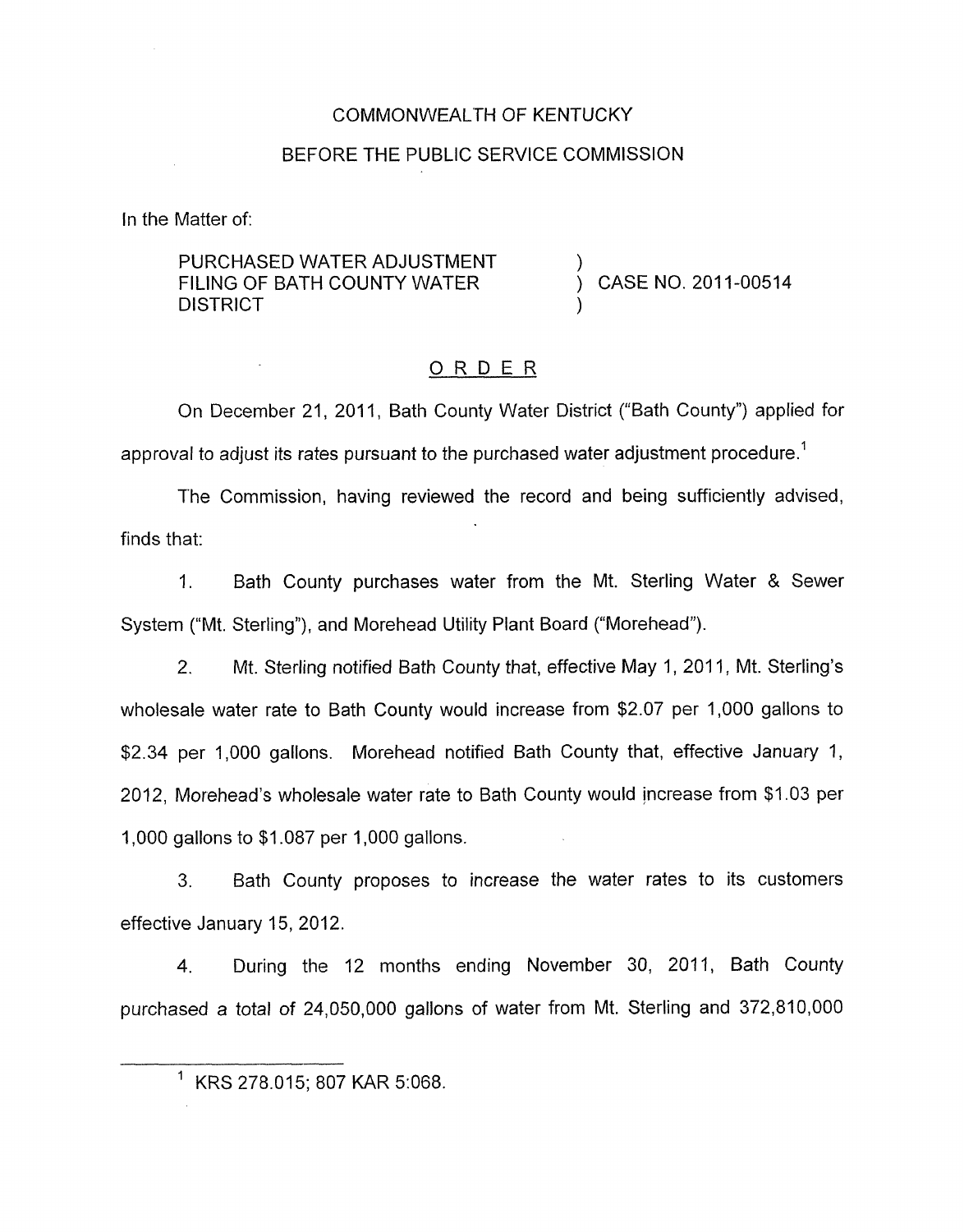gallons of water from Morehead, and sold 358,127,000 gallons. The increase in the cost of purchased water is \$27,743.67, resulting in a purchased water adjustment of \$0.08 per 1,000 gallons.

5. Bath County's proposed rates are fair, just, and reasonable and should be approved.

6. The purchased water adjustment of \$0.08 per 1,000 gallons is fair, just, and reasonable and should be approved.

IT **IS** THEREFORE ORDERED that:

 $\mathcal{A}$ 

1. Bath County's proposed rates are approved.

2. The purchased water adjustment of \$0.08 per 1,000 gallons as calculated in Appendix A is approved

**3.** The rates in Appendix B are approved for service rendered on or after January 15,2012.

4. The tariff sheets filed by Bath County are approved.

By the Commission



**ATTES** Execu

Case No. 2011-00514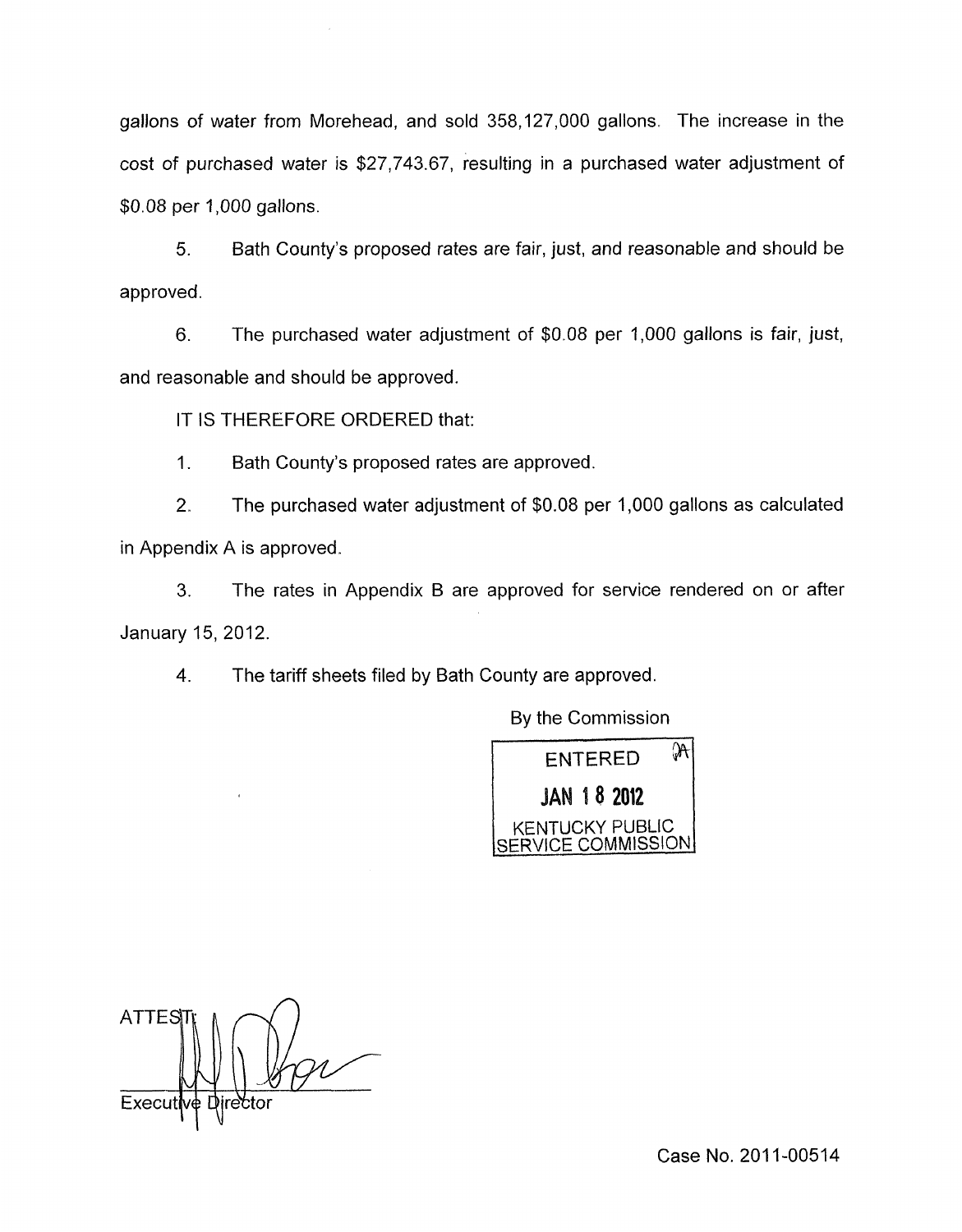### APPENDIX A

### APPENDIX TO AN ORDER OF THE KENTUCKY PUBLIC SERVICE COMMISSION IN CASE NO. 2011-00514 DATED

|                      | <b>New Rate</b> | <b>Base Rate</b> |
|----------------------|-----------------|------------------|
| Mt. Sterling Water   |                 |                  |
| Purchases in gallons | 24,050,000      | 24,050,000       |
| Volumetric rate      | \$2.34/1,000    | \$2.07/1,000     |
|                      | \$56,277.00     | \$49,783.50      |
| Morehead Utility     |                 |                  |
| Purchases in gallons | 372,810,000     | 372,810,000      |
| Volumetric rate      | \$1.087/1,000   | \$1.03/1,000     |
|                      | \$405,244.47    | \$383,994.30     |

Total increased water cost \$27,743.67

Increased water cost  $$ 27,743.67$ <br>Divided by gallons sold  $$ 358,127,000$ Divided by gallons sold 358,127,000<br>Purchased water adjustment factor \$0.08 per 1,000 gallons Purchased water adjustment factor

 $\sim$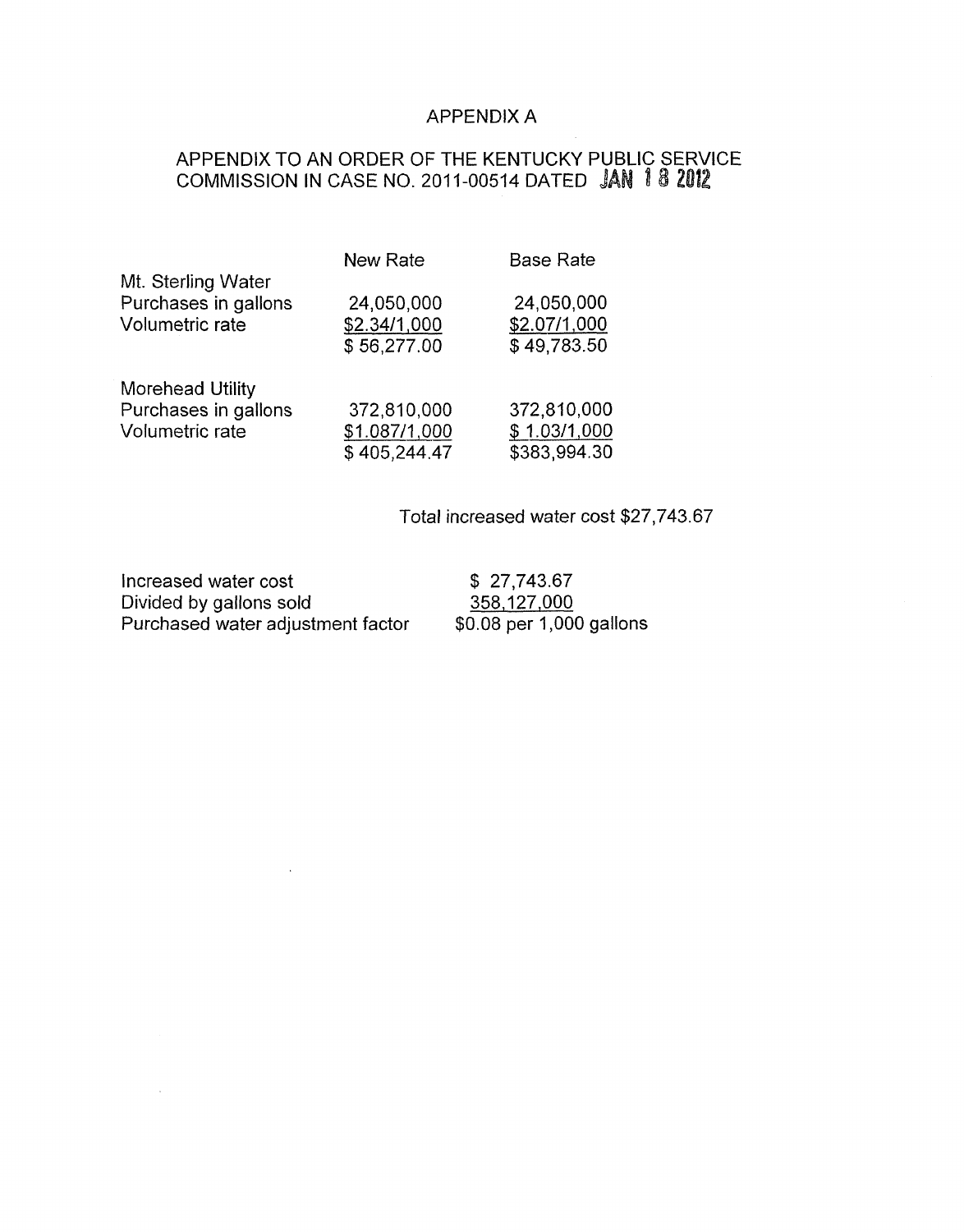## APPENDIX B

# APPENDIX TO AN ORDER OF THE KENTUCKY PUBLIC SERVICE COMMISSION IN CASE NO. 2011-00514 DATED JAN 18 2012

The following rates and charges are prescribed for the customers in the area served by Bath County Water District. All other rates and charges not specifically mentioned herein shall remain the same as those in effect under authority of the Commission prior to the effective date of this Order.

## Monthlv Rates

|                                                                    |                                                                                                                             | <b>Monthly Rates</b> |                                                                                                                                                      |
|--------------------------------------------------------------------|-----------------------------------------------------------------------------------------------------------------------------|----------------------|------------------------------------------------------------------------------------------------------------------------------------------------------|
| First<br><b>Next</b><br><b>Next</b><br>Next<br><b>Next</b><br>Over | 5/8" X 3/4" Meters<br>2,000 Gallons<br>3,000 Gallons<br>5,000 Gallons<br>10,000 Gallons<br>30,000 Gallons<br>50,000 Gallons | \$                   | 14.11 Minimum Bill<br>5.38 Per 1,000 Gallons<br>4.08 Per 1,000 Gallons<br>3.48 Per 1,000 Gallons<br>3.28 Per 1,000 Gallons<br>3.18 Per 1,000 Gallons |
| 1" Meters<br>First<br>Next<br>Over                                 | 10,000 Gallons<br>Next 10,000 Gallons<br>30,000 Gallons<br>50,000 Gallons                                                   | \$                   | 50.65 Minimum Bill<br>3.48 Per 1,000 Gallons<br>3.28 Per 1,000 Gallons<br>3.18 Per 1,000 Gallons                                                     |
| 2" Meters<br>First<br>Over                                         | 50,000 Gallons<br>50,000 Gallons                                                                                            | \$                   | 183.85 Minimum Bill<br>3.18 Per 1,000 Gallons                                                                                                        |
|                                                                    | <b>Leak Adjustment Rate</b>                                                                                                 | \$                   | 2.47 Per 1,000 Gallons                                                                                                                               |
| <b>Wholesale Water Rates</b>                                       |                                                                                                                             |                      |                                                                                                                                                      |
|                                                                    | <b>Sharpsburg Water District</b><br>City of Frenchburg<br>City of Owingsville                                               | \$<br>\$             | 2.91 Per 1,000 Gallons<br>2.50 Per 1,000 Gallons                                                                                                     |
|                                                                    | Monthly Debt Service Payment<br>All Usage                                                                                   | \$                   | 4,733.91 Minimum Bill<br>2.07 Per 1,000 Gallons                                                                                                      |
| <b>Bulk Sales</b>                                                  |                                                                                                                             | \$                   | 7.52 Per 1,000 Gallons                                                                                                                               |